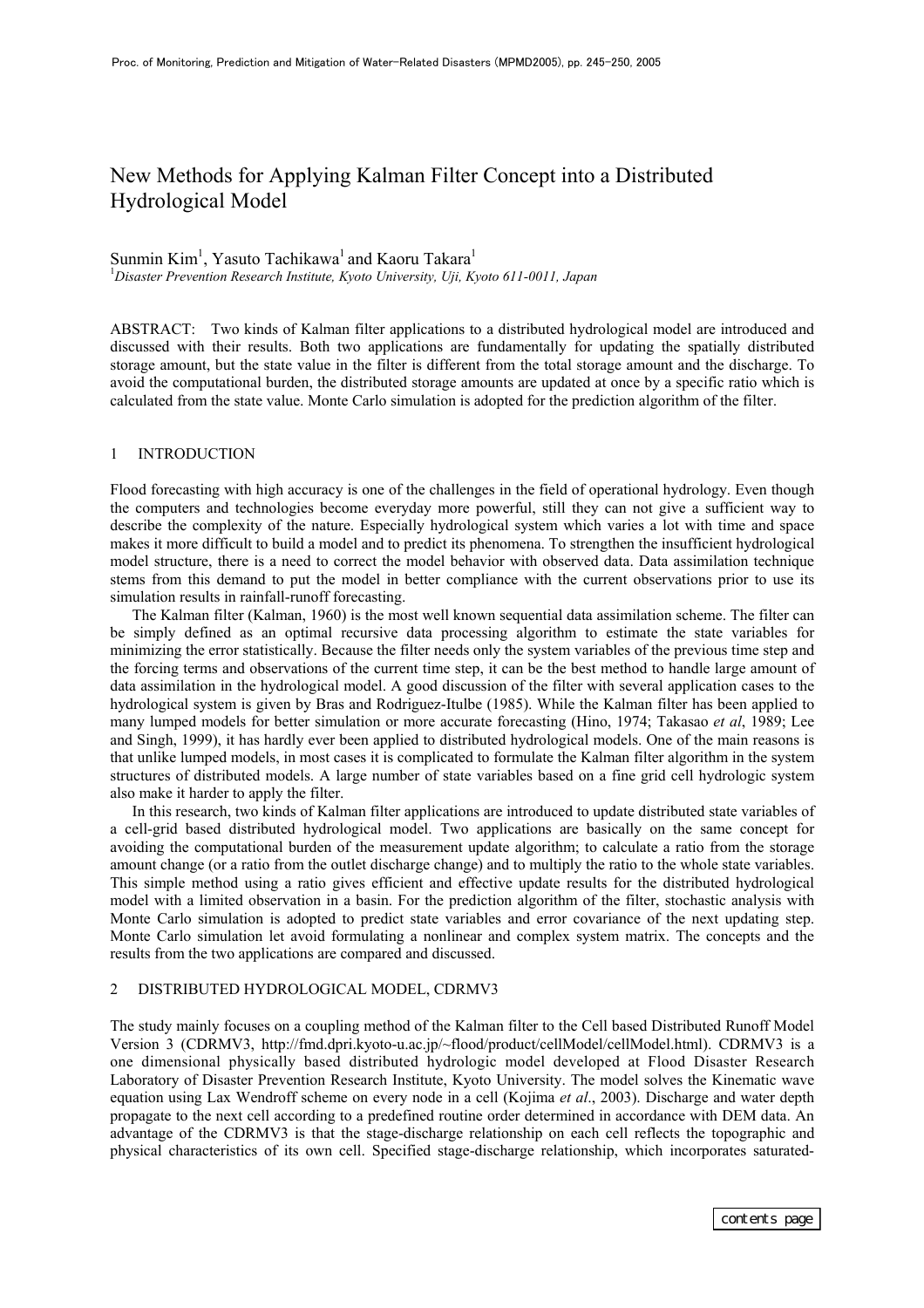

**Figure 1.** Conceptual soil layers and stage-discharge relationship in each layer

unsaturated flow mechanism, is included in each cell.

The stage-discharge relationship of each cell is expressed by three equations corresponding to the water levels divided into three layers (see Figure 1). When the water depth *h* is lower than the depth of unsaturated layer ( $0 \le h \le d_c$ ), flow is described by Darcy's law with a degree of saturation,  $(h/d_c)^{\beta}$ , and velocity  $v_c$ . If the *h* increases ( $d_c \le h \le d_s$ ), flow from the saturated layer is considered with a different velocity  $v_a$  of saturated layer  $d_s$ . The velocity of subsurface flow  $v_a$  and  $v_c$  are calculated by multiplying hydraulic conductivity  $k_a$  and  $k_c$  by slope *i*. After the water depth is greater than the soil layer  $(d_s \leq h)$ , overland flow is added by using the Manning's equation. According to this mechanism, the equations between discharge per unit width *q* and water depth *h* are formulated. More detail on the specified state-discharge relationship and the model structure can be found in Tachikawa *et al*. (2004).

The state variable to be updated in this research is the total storage amount and its spatial distribution; observation is available only at the outlet of a basin. The distributed storage amount is expressed in the form of water depth at all computational nodes in the model. The parameters of the model are calibrated before applying the Kalman filter and do not change when state variables are updated. Uncertainties caused by systems and observations are considered in error variances of the filter, though uncertainty caused by rainfall forecasting is not accounted for in this study.

#### 3 THE RATIO METHOD

With the current technologies, it is impossible to observe storage amount or water depth of every point in a basin. Only observation we can get is discharge or water stage at several gauge stations. To update distributed storage amount using the limited observation, the ratio method is introduced here. First, specific ratio of observed value, which can be total storage amount or discharge, to simulated value is calculated. And then the calculated ratio applies to the simulation result of distributed state variables for maintaining its spatial distribution pattern (see Figure 2). Before getting into the Kalman filter application to the CDRMV3, it is needed to describe the ratio method, which takes a essential roll of the updating spatially distributed state variables.



**Figure 2.** Reset of state variables by specific ratio of storage amount or discharge

#### *3.1 S-ratio method*

If there is a difference between observed discharge and simulated discharge at the outlet of the basin, we can assume that it is caused by wrong total storage amount in the model. To fix the simulated total storage amount to the observed one, both storage amounts should be acceptable at every procedure. Simulated total storage amount is easily calculated from water depths when the depth on each grid is multiplied by its area, which is  $250\times250m^2$ in this research. On the other hand, the observed storage amount should be converted from the observed discharge because the total storage amount can not be measured directly. To relate discharge at the basin outlet, Q, and the total storage amount, S, the Q-S curve under steady state assumption is prepared. After reaching the steady state condition with a given constant rainfall intensity on the subject basin, one pair of total storage amount and discharge can be acquired from the CDRMV3. By applying variant rainfall intensity, Q-S curve as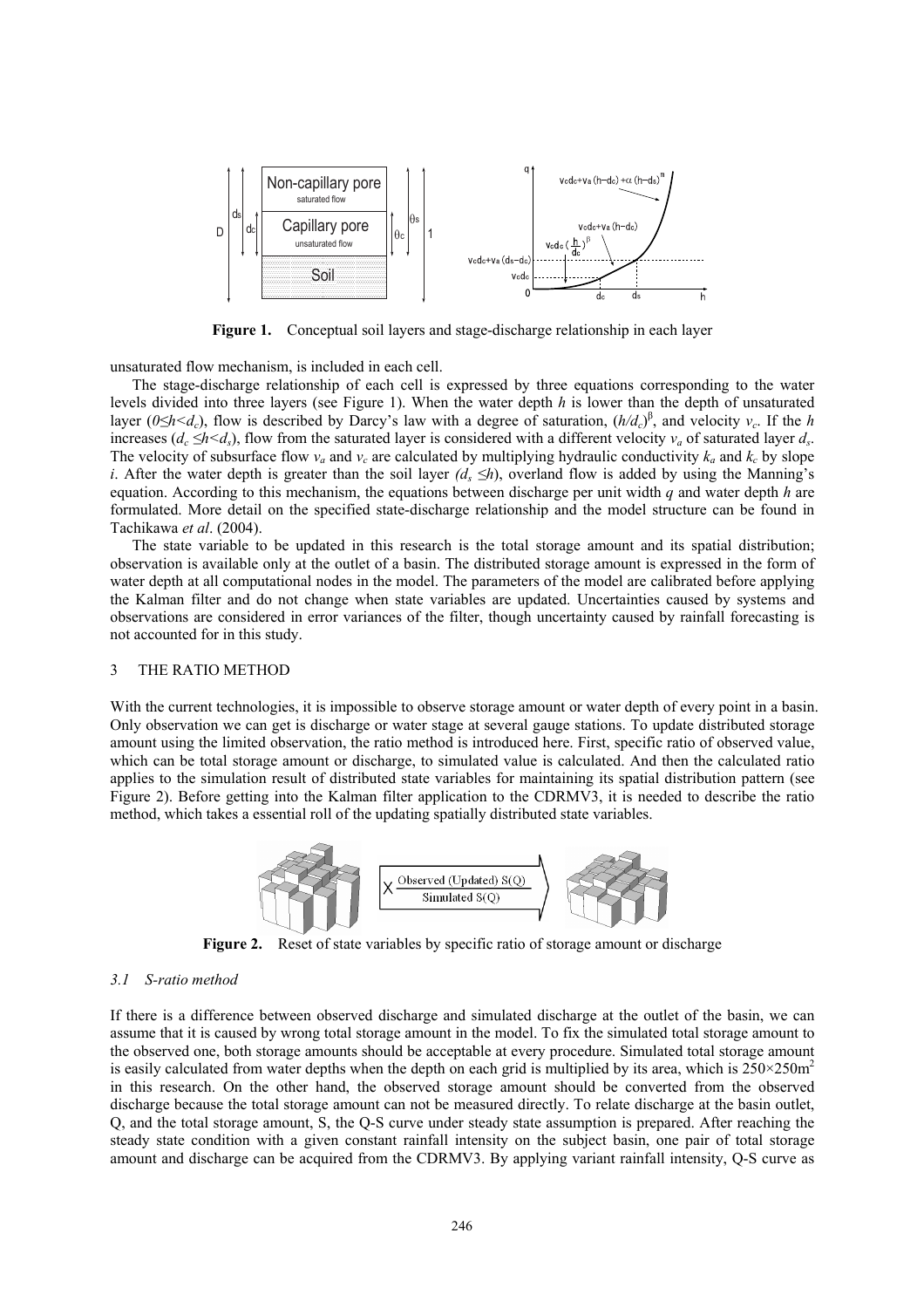

**Figure 3.** Discharge Storage relationship under steady state and unsteady state

shown in the figure 3 is prepared. Even though runoff simulation under unsteady state makes the loop shaped curve (Event 1 in the Fig. 3), which is different event by event, the difference between the two curves from the steady state and unsteady state seems acceptable.

The S-ratio of the observed storage amount, which is transformed from the observed discharge by the Q-S curve, to the simulated storage amount represent the ratio of basin average water depth. So, the calculated ratio is applied to the simulated water depth on every grid cell to reset the distributed storage amount. After this procedure, the updated water depths are equivalent to the observed storage amount value (from the Q-S curve) and the spatial distribute pattern would contain the pattern of simulation.

#### *3.2 Q-ratio method*

The other way to reset the distributed storage amount is applying a ratio of discharge difference at the outlet to the discharge of every point in a basin. This concept is under an assumption that every discharge in a basin would decrease or increase with the same ratio according to the discharge change at the outlet. The assumption is reasonable when we consider a steady state basin.

In the CDRMV3, water depth and discharge on every cell are simulated based on Kinematic wave equation, and those two values are compatible at each calculation time step by the specified stage-discharge relationship on each grid cell. If every discharge is reset by the ratio 'R= $Q_s/Q_o$ ' as shown in the figure 4, every water depth is also reset by its own stage-discharge relationship. The discharge update means the water depth update which finally results in the storage amount update. Figure 4 shows the schematic drawing of discharge and water depth profile reformations at the ideal one dimension basin with the Q-ratio and the stage-discharge relationship respectively. While every updated discharge has the same ratio to the discharge before updating at every point, the ratio of water depth will be different to the point by the topographic and physical characteristic of each cell, such as slope and roughness coefficient.



Figure 4. O-ratio application example to the ideal one dimension basin

## 4 MEASUREMENT UPDATE ALGORITHM

In the measurement update algorithm of the Kalman filter, an observation equation specifies a relationship between observed data and state values. The observation vector  $y_k$  can be described as a linear combination of a state vector  $x_k$ . The observations are affected by observation noise  $w_k$  which has a covariance matrix  $R_k$ . The  $m \times n$  matrix  $H_k$  relates the state vector to the observation. In the measurement update algorithm, the state vector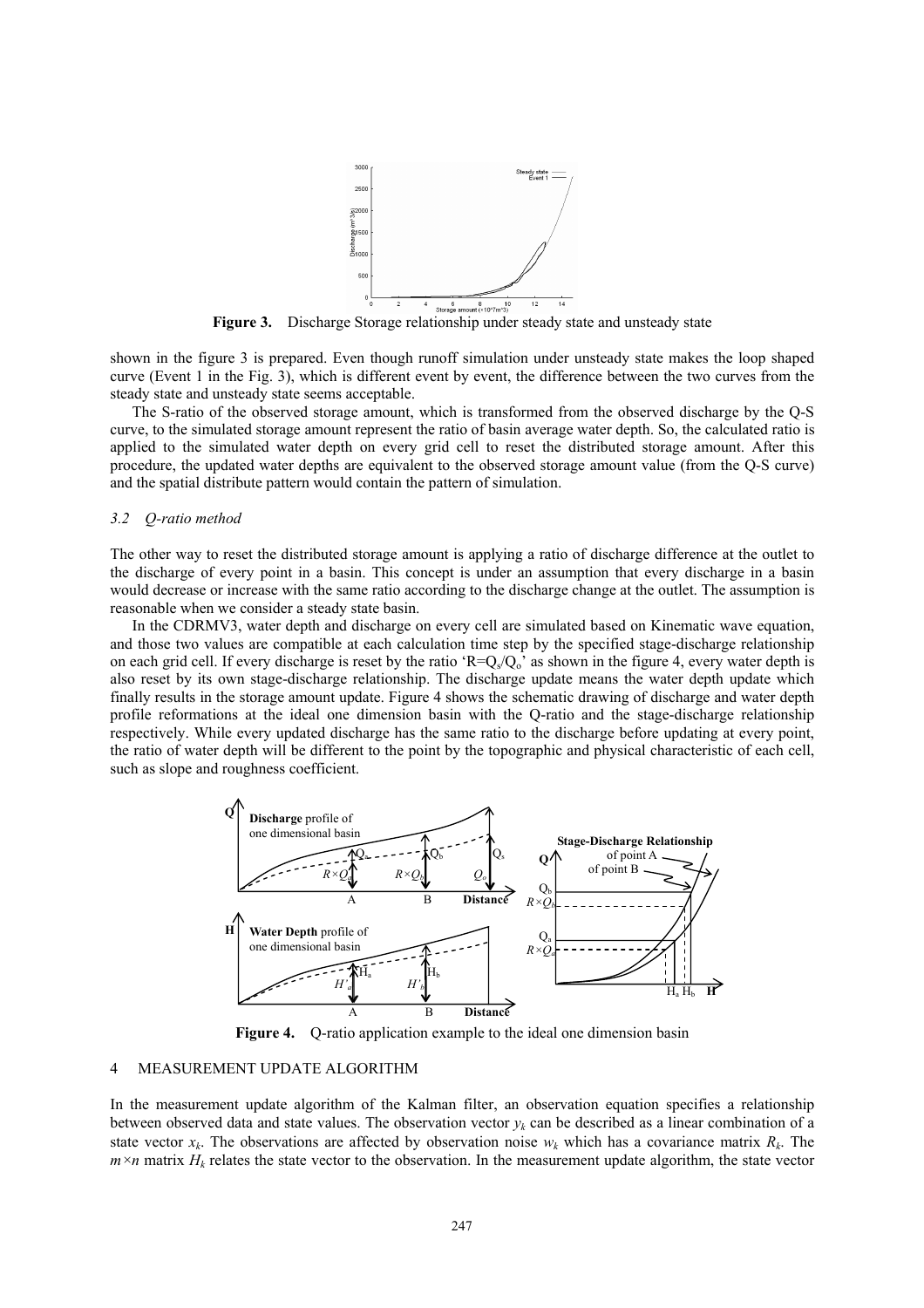$\hat{x}(k|k-1)$  and error covariance  $P(k|k-1)$  which are estimated through system at time step  $k-1$ , are updated at time step *k* with use of the  $n \times m$  matrix  $K_k$ . The matrix  $K_k$  which is called the Kalman gain is chosen to minimize the updated error covariance  $P(k|k)$ . In the algorithm,  $\lambda$  indicates estimated value and  $\lambda$ <sup>T</sup> indicates the transpose of a matrix.

Observation equation

$$
y_k = H_k x_k + w_k \; ; \quad w_k \sim N(0, R_k) \tag{1}
$$

Measurement update algorithm

$$
\hat{x}(k|k) = \hat{x}(k|k-1) + K_k(y_k - H_k\hat{x}(k|k-1))
$$
\n
$$
B(k|k) = B(k|k-1) - K_H B(k|k-1)
$$
\n(2)

$$
P(k|k) = P(k|k-1) - K_k H_k P(k|k-1)
$$
  
\n
$$
K_k = P(k|k-1)H_k^T (H_k P(k|k-1)H_k^T + R_k)^{-1}
$$
\n(3)

$$
K_k = P(k|k-1)H_k^T(H_kP(k|k-1)H_k^T + R_k)^{-1}
$$
\n(4)

#### *4.1 KFSM (Kalman filter using S-ratio)*

In the case of Klaman filter using S-ratio, hereafter KFSM, the observation is the basin outlet discharge and the state value is the total storage amount, and those two values are related by Q-S curve. The conversion matrix  $H_k$ is the gradient of the Q-S curve in accordance with simulation results at every updating time step. The difference,  $y_k - H_k \hat{x}(k|k-1)$ , which is called the residual or innovation, reflects the discrepancy between the estimated observation  $H_k \hat{x}(k|k-1)$  and the actual observation  $y_k$ . According to the conventional concept of the Kalman filter, the residual is calculated by the use of the conversion matrix  $H<sub>k</sub>$ . In this case, the residual is calculated directly from the difference between observed discharge and simulated discharge for simplicity and for avoiding unexpected calculation error.

After getting the updated total storage amount and its error variance from the measurement update algorithm, the ratio of updated storage amount to the simulated storage amount multiplies by every water depth on computation node. The KFSM follows the conventional Kalman filter application scheme for the storage function method except the use of Q-S curve for the observation equation and the use of S-ratio for the updating of distributed water depths. More detail description can be found in Kim *et al*. (2005).

### *4.2 KFQM (Kalman filter using Q-ratio)*

In the Kalman filter using Q-ratio, hereafter KFQM, the observation and the state value of the Kalman filter have the same format as the outlet discharge (or discharges at several gauge station in a basin if they are available). Both KFSM and KFQM are basically for updating the distributed storage amount in the basin. But, each method has a different state value in the Kalman filter algorithm as the total storage amount and the discharge at the outlet, respectively. Because the state value is also the discharge, the measurement update algorithm only estimates the discharge at the basin outlet optimistically for minimizing its error statistically. The results from the update algorithm are simply the optimal discharge with its error variance. The actual update of spatially distributed state variables is carried by Q-ratio method. After getting the updated discharge, the ratio of updated discharge to the simulated discharge multiplies by every discharge on computation node. Then the discharges converted to the water depth through the stage-discharge relationship on each grid cell.

#### 5 TIME UPDATE ALGORITHM

The time update algorithm is for projecting forward the current state and error covariance to obtain the estimation for the next time step. The *n×n* matrix *F* in the system equation (Eq. 5) relates the state variables at current time step *k* to the state at next step  $k+1$ . The system is continuously affected by system noise,  $v_k$ , with covariance matrix  $V_k$ . The matrix  $B_k$  relates optional control input to the state x. The estimated error covariance  $P$ is a *n×n* matrix.

System equation

$$
x_{k+1} = F_k x_k + B_k + v_k; \quad v_k \sim N(0, V_k)
$$
 (5)

Time update algorithm

$$
\hat{x}(k+1|k) = F_k \hat{x}(k|k) + B_k
$$
\n<sup>(6)</sup>

$$
P(k+1|k) = F_k P(k|k) F_k^T + V_k
$$
\n(7)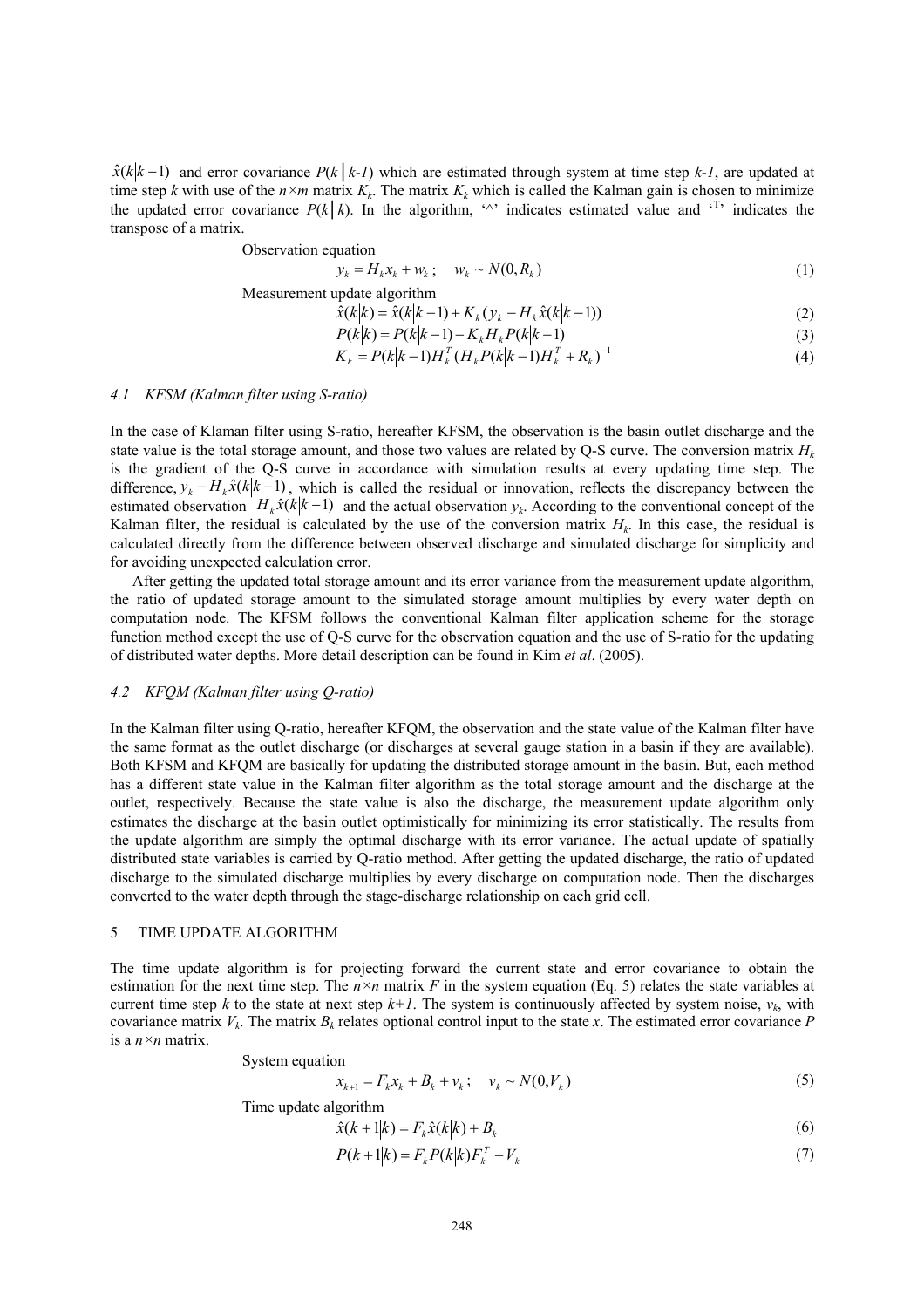

**Figure 5.** Time update algorithm of the Kalman filter

In the CDRMV3, a complicate nonlinear relation is there between the present state variables and the next state variables which are expressed as the distributed storage amount on more than 3000 grid cells. Each cell responds inter-dependently to the next step's state variable according to its present state variable and other input data such as rainfall. The complexity of the system makes it impractical to formulate the system matrix  $F_k$ , which is essential to update the error variance  $P(k+1|\mathbf{k})$ . Furthermore computation effort would be doubled by the nonlinearity of the algorithm. For these reasons, rather than use the conventional concept of the Kalman filter as shown in the schematic drawing (a) in Figure 5, the Monte Carlo simulation technique (drawing (b) in Figure 5) is applied to solve the problem.

During the Monte Carlo simulation, lots of random values are generated at any time step *k*; one hundred total storage amounts for KFSM and one hundred discharges for KFQM. Each random variable is defined by any possible value within a range of probability distribution,  $N(\hat{x}(k|k), \sigma_k)$ ; where,  $\sigma_k = P(k|k)^{0.5}$ . The ratio method is used to reset the distributed state variables by the ratio of each generated value to the updated value  $\hat{x}(k|k)$  of the measurement update algorithm. After a simulation repeatedly calculates multiple input sets until the next update time step  $k+1$ , another probability distribution,  $N(\hat{x}(k+1|k), \sigma_{k+1})$ , is calculated from the one hundred simulation results. Now, the estimated state  $\hat{x}(k+1|k)$  is the mean value of the probability distribution and the error variance  $(\sigma_{k+1})^2$  is regarded as  $F_kP(k|k)F_k^T$ . Adding the system error variance  $V_k$  completes the error variance  $P(k+1|k)$  at time step  $k+1$ . Estimated error variance  $F_kP(k|k)F_k^T$  means propagation of the error variance  $P(k|k)$  through the simulation, and  $V_k$  stands for a new generated or added system variance during simulation from time step  $k$  to the next time step  $k+1$ . The newly added system variance is caused by system structure or new input data such as rainfall.

|                                 | <b>KFSM</b>                                                  | <b>KFOM</b>                                                 |
|---------------------------------|--------------------------------------------------------------|-------------------------------------------------------------|
| 1. Measurement Update Results   | $S_{o,k}$ $\sigma_{s,k}$                                     | $Q_{o,k}$ , $\sigma_{q,k}$                                  |
| 2. Generated Value for M.C.S.   | $\{S_{k,l},S_{k,b}$ $S_{k,l00}\}\sim N(S_{o,k}\sigma_{s,k})$ | ${Q_{k,l},,Q_{k,i},,Q_{k,l00}} \sim N(Q_{o,k}\sigma_{s,k})$ |
| 3. Ratio Calculation            | $R_{s,i} = S_{ki}/S_{o,k}$                                   | $R_{q,i} = Q_{k,i}/Q_{o,k}$                                 |
| 4. Ratio Multiplies by          | Updated Water Depths of each cell                            | Updated Discharges of each cell                             |
| 5. M.C.S. (Time Update) Results | $N(S_{k+1}, \sigma_{s,k+1})$                                 | $N(Q_{k+1}, \sigma_{s,k+1})$                                |

**Table 1.** Comparison of the Monte Carlo Simulation (M.C.S.) Procedure

Table 1 explains the input, output data and its procedure for the Monte Carlo simulation of KFSM and KFQM. In the case of KFSM,  $S_{o,k}$  and  $\sigma_{s,k}$  represent the optimized storage amount and its standard deviation at time step *k*. Following the probability distribution,  $N(S_{o,k}, \sigma_{s,k})$ , one hundred random storage amount are generated for the ratio calculation. When one hundred calculated ratio values are multiplied by updated water depths of each cell, one hundred input sets for the Monte Carlo simulation are ready. From the simulation results, the mean value of storage amount,  $S_{k+1}$  and its standard deviation,  $\sigma_{s,k+1}$  at the next time step  $k+1$  are acquired.

## 6 RESULTS AND ANALYSIS

The distributed hydrological model, CDRMV3, which is coupled with Kalman filter using S-ratio or Q-ratio method, is applied to the Kamishiiba basin (basin area:  $211 \text{km}^2$ ) of Kyushu, Japan. To check the filtering results effectively, the observed data are assumed to have no error. If there is no observation error, which means that the observed data is believed as the true value, the filtered results should match to the observed data. Figure 6 shows